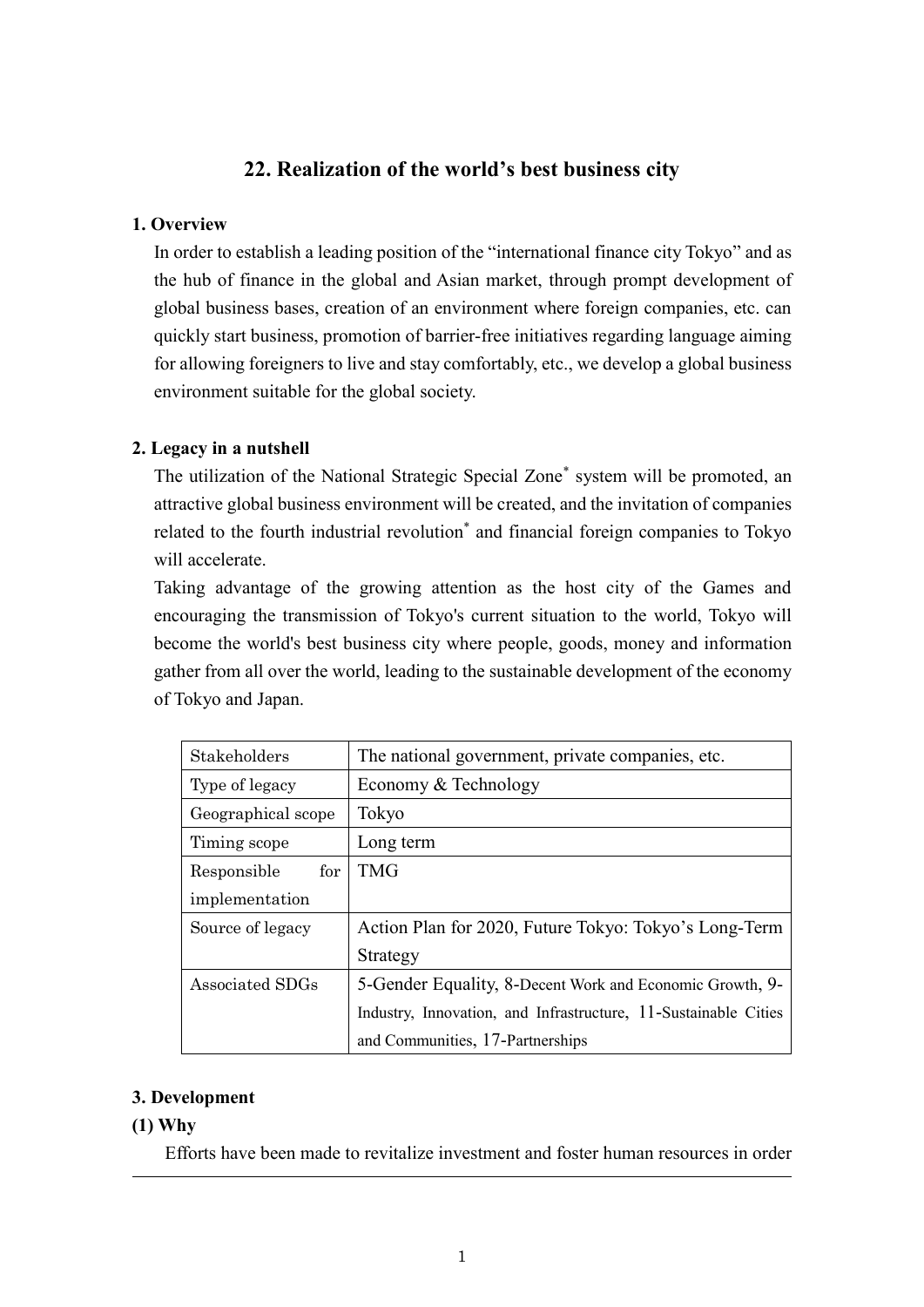to make Tokyo a global financial base. Tokyo can be the global leader, not just a hub of economy and finance in Asia, if it increases its presence in the business environment and finance and capture new needs with the growth of the Asian market, based on social stability and reliability in the international arena, which Japan and Tokyo have built over the years.

We have been inviting foreign companies mainly in the  $I\circ T^*$  field prior to the decision to host the Tokyo 2020 Games, but it is necessary to accelerate initiatives targeting foreign financial companies such as asset management companies and FinTech\* companies. In addition, in order to promote effective collaboration which can improve the technical level of companies in Tokyo with the help of the technology of foreign companies, strengthening of efforts to expand matching with small and medium-sized enterprises (SMEs) in Tokyo will be required.

Taking advantage of the growing attention as the host city of the Games, it is important to transmit the current situation of the city where people, goods, money and information gather to the world, in order to achieve the sustainable development of the economy of Tokyo and Japan.

#### **(2) When**

| FY2015 | The "Tokyo One-stop Business Establishment Center"<br>was                       |
|--------|---------------------------------------------------------------------------------|
|        | established                                                                     |
|        | *A facility operated jointly by the national government and TMG where           |
|        | administrative procedures (certification of articles of incorporation,          |
|        | registration, tax affairs, pension / social insurance, immigration control)     |
|        | required to establish a corporation or start a business can be performed in one |
|        | place. Consultants dispatched from various ministries and agencies answer       |
|        | questions and provide free support until submitting application documents       |
| FY2016 | The "Advisory Panel for Global Financial City Tokyo" was held                   |
|        | (to October 2017)                                                               |
| FY2017 | The "Global Financial City: Tokyo' Vision" was established                      |
|        | *A summary of the ideal state of the city which Tokyo should aim                |
|        | to be in order to shine as the world's leading global financial city,           |
|        | the specific measures to be implemented in the future, the system               |
|        | for realizing the concept, etc.                                                 |
| FY2018 | The "Tokyo Financial Award" was established                                     |
|        | *We award business operators that diffuse ESG investment*, in addition to       |
|        | financial service providers that develop and provide innovative financial       |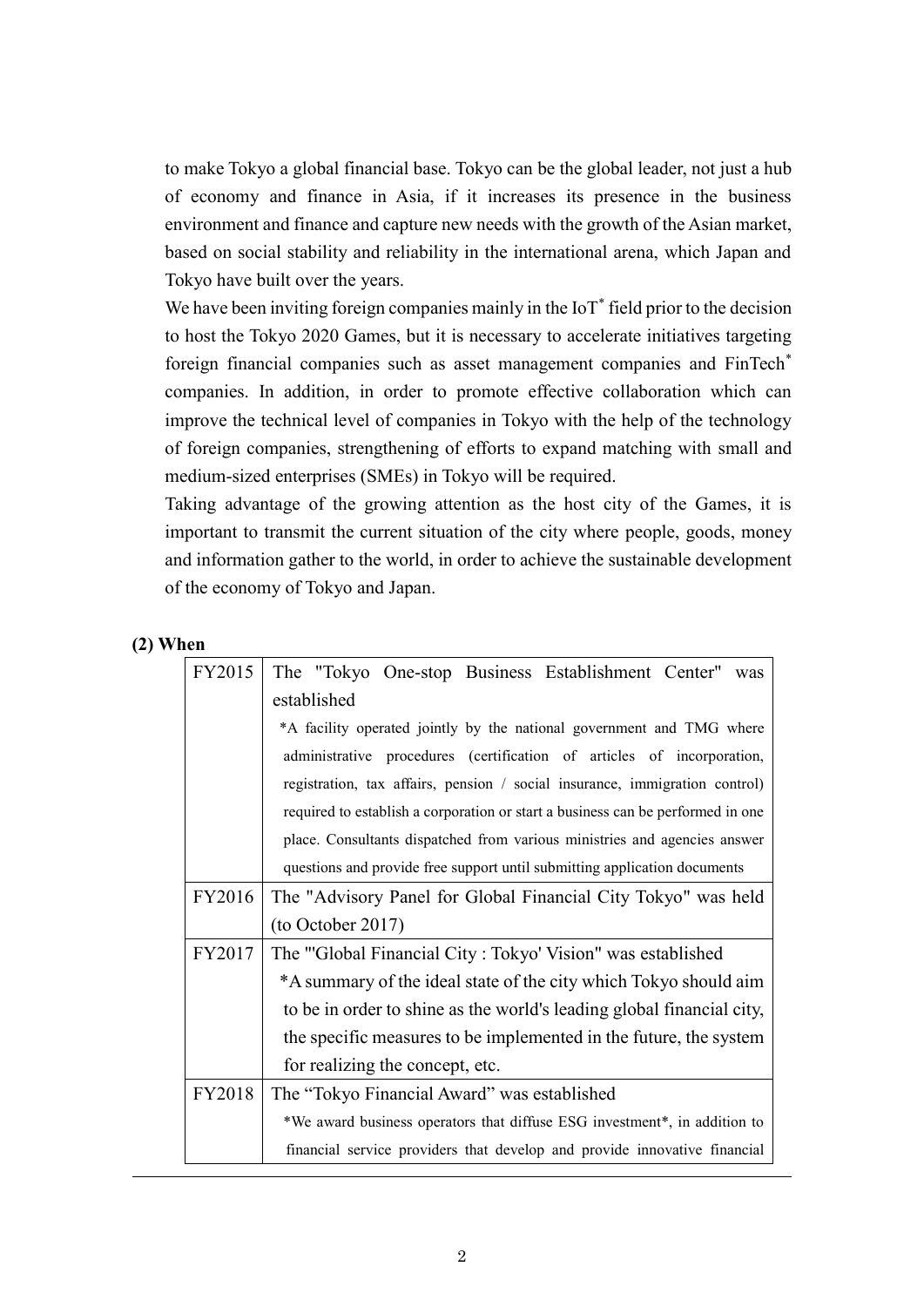|        | products and services that contribute to addressing the needs and issues of |  |  |
|--------|-----------------------------------------------------------------------------|--|--|
|        | Tokyo residents, aiming to achieve an improvement in convenience and        |  |  |
|        | activation of finance.                                                      |  |  |
|        | FY2019   Financial promotion organization "FinCity. Tokyo"<br>was           |  |  |
|        | established                                                                 |  |  |
| FY2020 | "Advisory Panel of Experts for Global Financial City Tokyo" was             |  |  |
|        | held (planned to be held continuously in FY2021)                            |  |  |

#### **(3) Who**

TMG

# **(4) How**

# ① **Realizing Global Financial City: Tokyo**

- $\circ$  In collaboration with the "FinCity. Tokyo", a financial promotion organization, we develop strategic initiatives including financial promotion activities in and outside Japan and diffusion and promotion of Emerging Managers Program (EMP).
- $\circ$  Targeting foreign financial companies and human resources, mainly from Asia which are considering entry into Tokyo, we provide support to enter Tokyo by supporting temporary stay in Tokyo for the purpose of advance research.
- $\circlearrowright$  We subsidize initiatives to build a foundation of entry into Tokyo and business activities of foreign financial companies in order to accelerate invitation of overseas financial companies to Tokyo.
- $\circlearrowright$  We organize online events targeting four cities in Asia, Europe and North America and surrounding areas, and set up contact points to establish networks of local companies, hub organizations and administrative organizations, aiming to develop promotion through "Invest Tokyo".
- $\circ$  Regarding entry into Tokyo, in addition to providing free consulting on business plan formulation, etc., we encourage foreign financial companies to enter Tokyo through the provision of support for business matching, and subsidy programs.
- $\bigcirc$  We support procedures related to the establishment of bases for foreign financial companies through the "Financial One-stop Support Service" at the Business Development Center Tokyo and the preparation of English guidbook titled "Guidance to the Asset Management Industry in Japan" regarding the registration procedures of financial license, etc.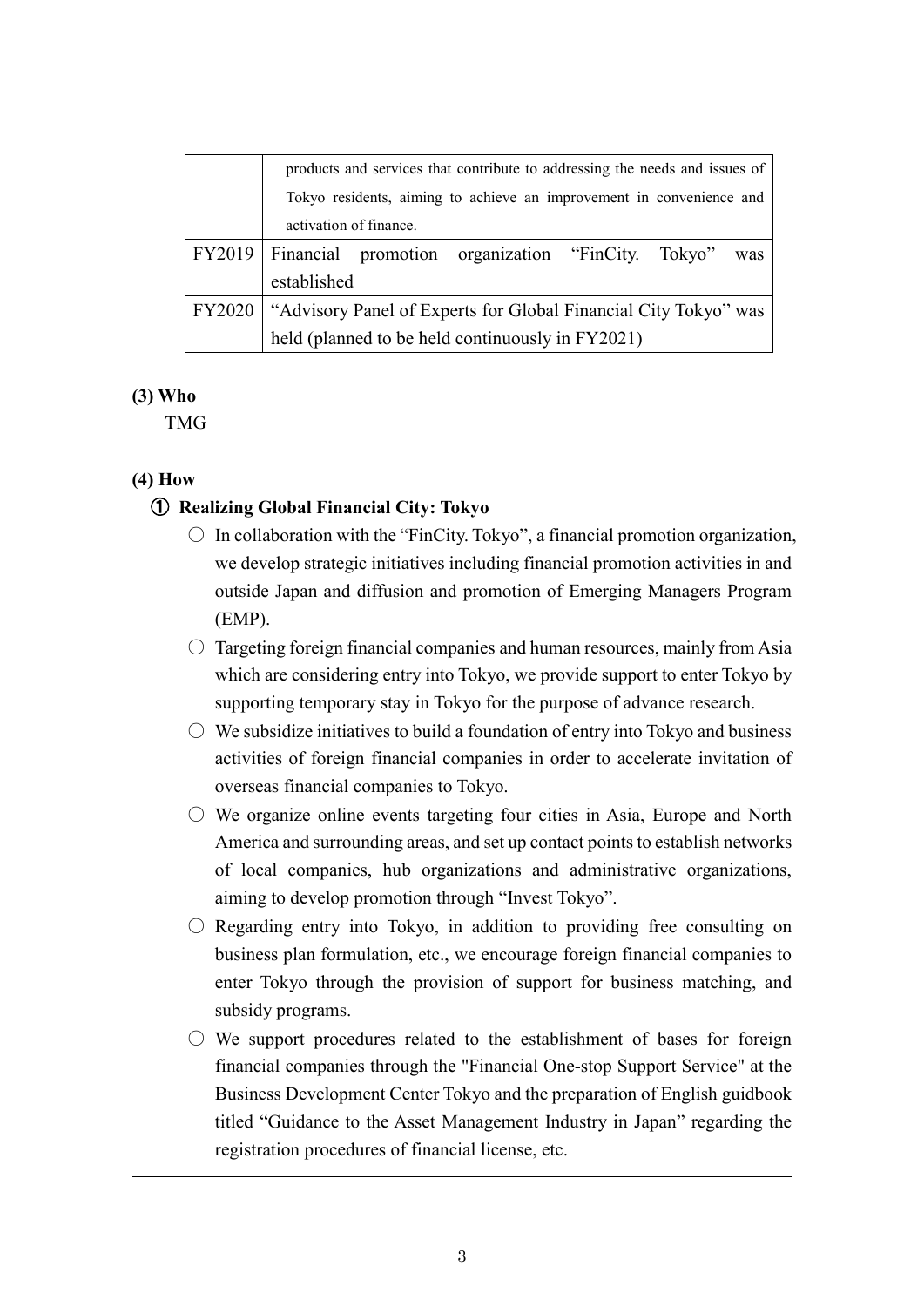- $\circ$  Based on a Memorandum of Agreement (MoU) signed with City of London Corporation on the cooperation in financial events, financial education programs and green finance, we embody initiatives by holding seminars and opinion exchange in both cities.
- We establish the Tokyo Financial Award and give awards in the "Fianncial Innovation Cateogy" and "ESG Investment Category" to promote and advertise excellent finanial services of Tokyo.



<sup>東</sup> TOKYO<br>金 FINANCIAL<br><sub>農</sub> AWARD

- $\bigcirc$  We convey attractions of Tokyo to the world by promoting ESG investment that contribute to sustainable urban development and organizaing the "Tokyo Sustainable Finance Week", a week for major events on sustainable finance.
- $\circ$  We establish the Sustainable Energy Fund (tentative name) to promote clean energy bases including hydrogen stations, and power generation plants using renewable energy.
- $\circlearrowright$  We promote ESG funds and social angel funds of the Tokyo version to contriute to addressing social issues with finance.

# ② **Acceleration of attraction of foreign companies**

- $\circ$  We promote the attraction of foreign companies related to the finance and the fourth industrial revolution by TMG.
- $\bigcirc$  By revitalizing the asset management industry, in addition to the development of the economy of Tokyo, we accelerate the attraction of foreign financial companies aiming to create a virtuous cycle that supports the development of growing industries and contribute to improving the convenience for Tokyo residents and strengthening the growth capabilities of the economy of Tokyo through the attraction of FinTech companies.
- $\circ$  In order to create further innovations in Tokyo, we accelerate the invitation of Asian business headquarters and R&D bases for multinational companies with advanced technologies such as AI, IoT, and big data by strengthening cooperation with foreign hub organizations, etc.
- $\circ$  In order to promote the formation of an ecosystem for startups and establish the position as a city of global base, through the operation of the Startup Ecosystem\* Tokyo Consortium, we collaborate with companies, investors,

<sup>[1]</sup> Tokyo Financial Award website: https://www.finaward.metro.tokyo.lg.jp/en/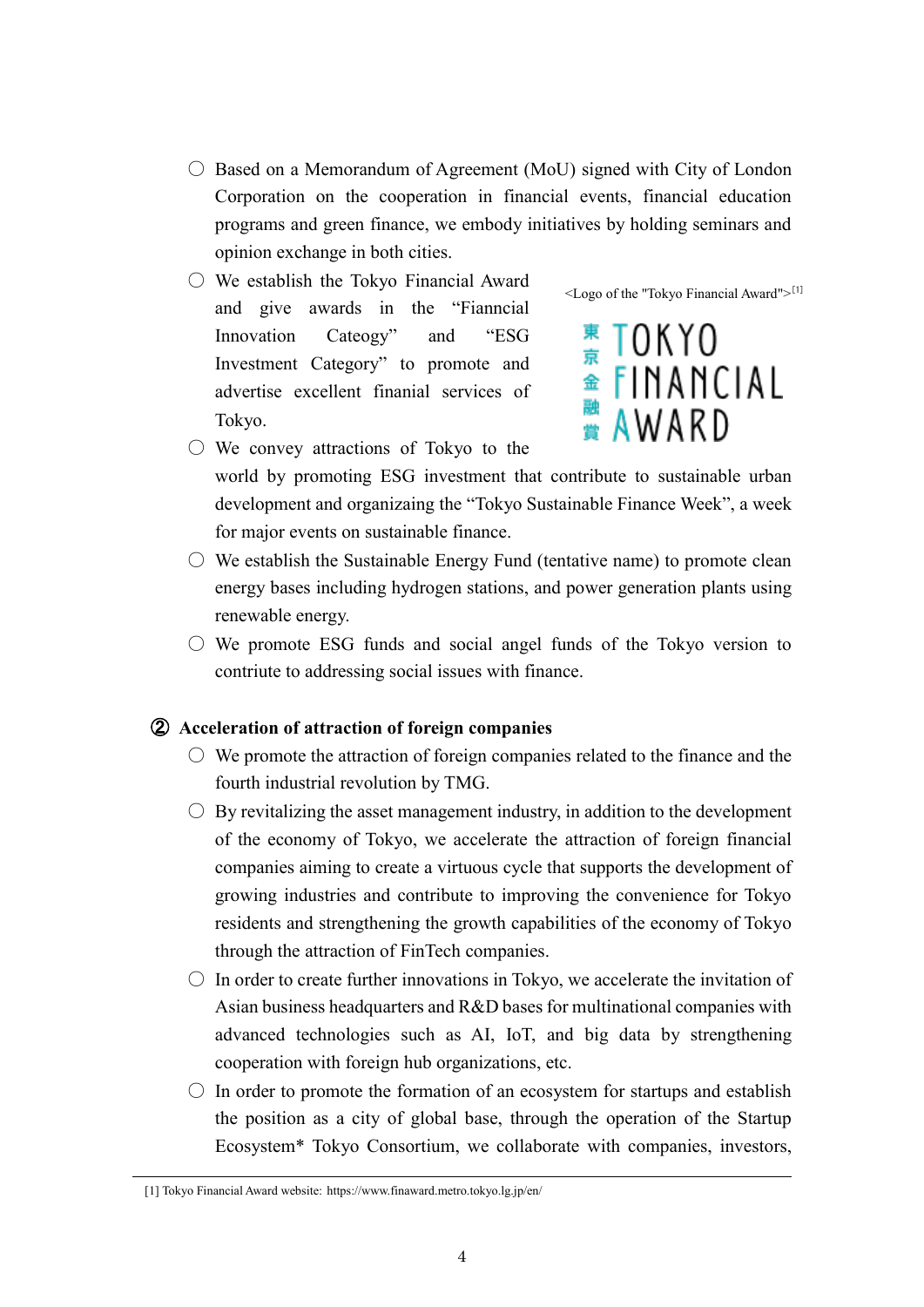research organizations and entities that support starting business, for promoting invitation of foreign companies to Tokyo, strengthening of global competitiveness, and creation and growth of startups. In addition, we conduct social implementation of innovation that realizes sustainable development of Tokyo's economy and give the results back to local communities.

- $\circlearrowright$  In order to promote invitation of foreign companies to Tokyo and promote and advertise Tokyo's ecosystem, we organize promotion tours to cities in Asia, Europe and the U.S.
- $\circlearrowright$  We create business matching opportunities between foreign companies and companies in Tokyo, and facilitate the growth of SMEs in Tokyo by promoting joint development of new products and services and business alliances.
- $\circ$  We conduct joint company information sessions overseas, educational events, support internships at companies in Tokyo, set up and operate consultation desks and use the "Tokyo Career Guide" website to transmit informaton to assist small and medium-sized enterprises to acquire highly skilled workers from overseas.
- $\circ$  In order to actively invite Asian operation bases and R&D bases to the specially designated areas, we implement projects to find target companies and invite foreign companies effectively.
- $\circ$  In order to invite high value-added bases of foreign companies and evolve Tokyo as the headquarters of Asia, we develop strategic PR activities.
- $\bigcirc$  We strengthen business support by introducing English application support at the Tokyo One-stop Business Establishment Center, establishing a satellite consultation desk, providing the "Financial One-stop Support Service" at the Business Development Center Tokyo, financing, etc.
- $\bigcirc$  In terms of living environment, we promote the development of an





environment where highly skilled foreign professionals can live easily, by promoting the acceptance of foreign housework support staff utilizing the special zone system, enhancing multilingual medical services, and inviting international schools with high-level programs.

 $\circ$  We assign advisors for foreign companies entered Tokyo and provide hands-

<sup>[2]</sup> Invest Tokyo <https://www.senryaku.metro.tokyo.lg.jp/onestop/japanese/top/>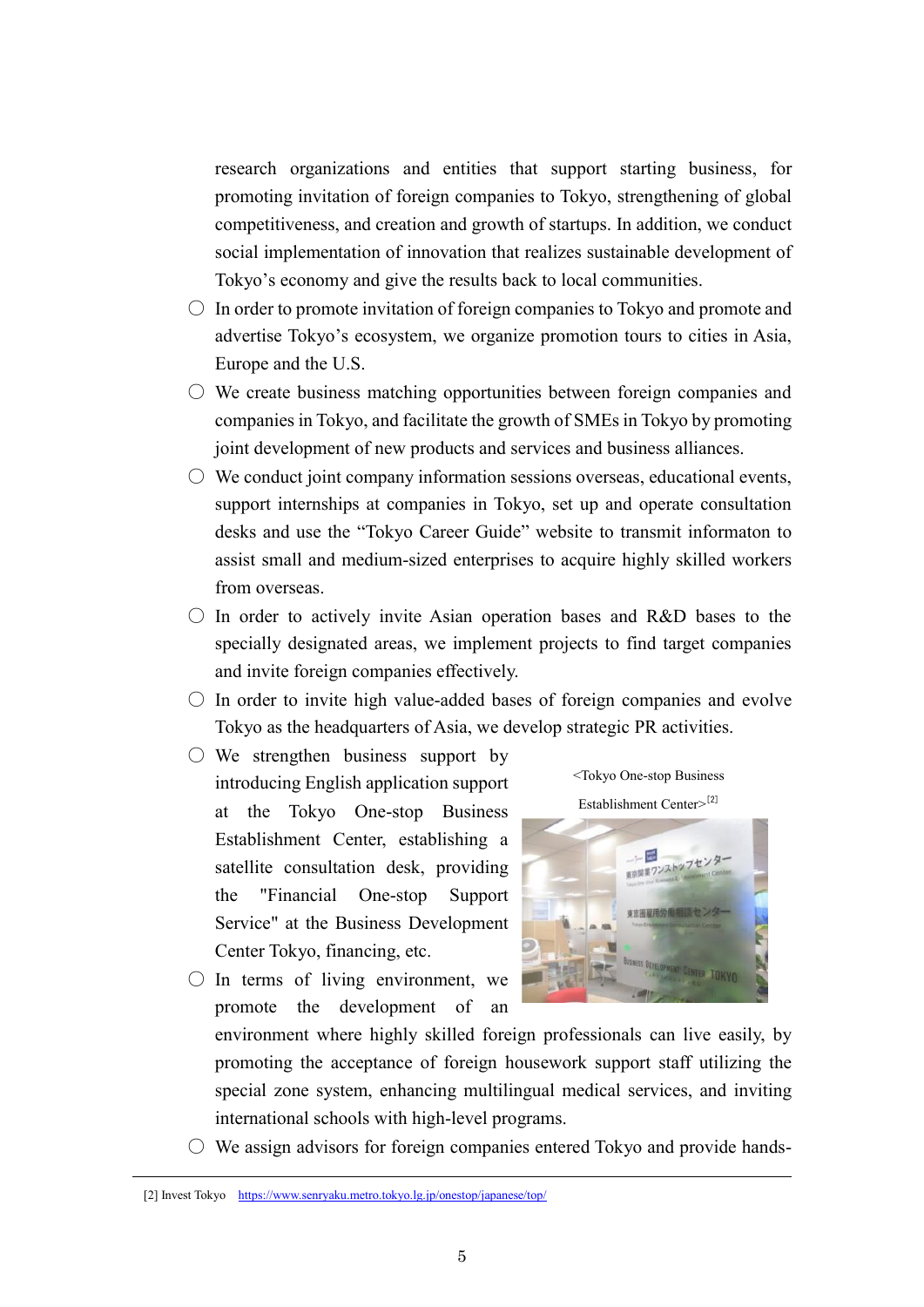on support to develop new customers.

- $\circ$  We provide integrated support both from finance and management perspectives, from localization of the business plan, lending business fund, and management support after lending, to back up foreign entrepreneurs to start business in Tokyo.
- $\circ$  In order to disseminate the strengths of the urban development in Tokyo and Japan and the attractiveness of the city and seize inbound demand, we promote the creation of a place where information on urban development can be transmitted in an impressive and easy-to-understand manner.

#### ③ **Development of global business environment in each region**

- $\circ$  Around Tokyo Station, in order to promote the accumulation of highly skilled financial professionals from Otemachi to the Kabuto-cho area, we support the development of business support bases that contribute to promoting the accumulation of new asset management companies both inside and outside Japan and asset management FinTech companies based on special provisions of the City Planning Act, etc., the establishment of multilingual medical services, the invitation of international schools that offer high-level programs, etc.
- $\circ$  In the Toranomon area, in order to create a "space featuring close placement" of residence and work place'' that attracts foreigners, we support the development of the Toranomon Hills Station, a bus terminal, special housing that meets the needs of foreigners, living concierge functions, etc. based on special provisions of the City Planning Act, etc., the invitation of international schools that offer high-level programs, the development of green networks, etc.
- Around Ikebukuro Station, we support the formation of an international cultural information dissemination base utilizing the former site of the government building, etc. based on special provisions of the City Planning Act, etc., and around Tamachi / Shinagawa Station, we support a new lively exchange

<Conceptual drawing of the inside view of the

Takanawa Gateway Station building>[3]



Photo provided by East Japan Railway Company

<sup>[3]</sup> New Tokyo. New Tomorrow. –The Action Plan for 2020- (TMG)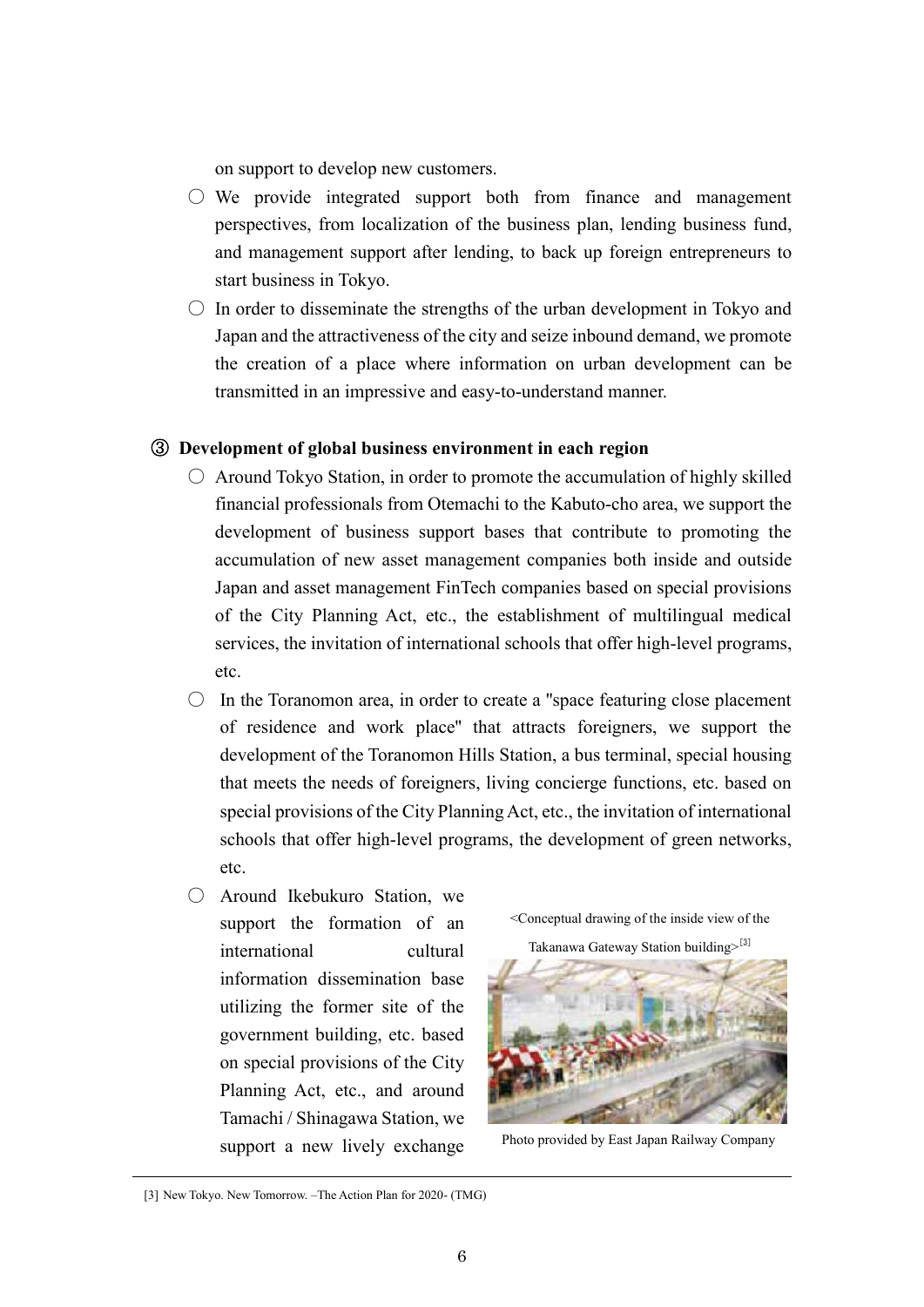base centered on Takanawa Gateway Station based on the same special provisions, etc.

- $\circ$  Around Shinagawa Station, which is located in the vicinity of Haneda Airport and will be the terminal station of the Linear Chuo Shinkansen, we promote initiatives such as the establishment of a new station and integrated urban redevelopment between Shinagawa Station and Tamachi Station, the largescale improvement of Sengakuji Station, the development and extension of Loop Route 4, the development of foundations of the Nishiguchi Station Square and National Route 15 in conjunction with urban development, the creation of a state-of-the-art business environment, the formation of a MICE\* base, the creation of an environmental city that takes advantage of cliff lines<sup>\*</sup> and waterside areas, so as to form an international exchange base that drives the future growth of Japan.
- $\circ$  In the Tokiwabashi block, we develop the financial base and business exchange base while updating the wide-area urban infrastructure such as the sewage pump station without stopping its function. In addition, we promote advanced and attractive city development that contributes to strengthening international competitiveness by ensuring continuity of functions in the event of a disaster through introduction of a cogeneration system\* , etc.
- $\circ$  In the Yurakucho area, taking advantage of the coexistence and accumulation of various functions such as business, commerce, culture, and exchange, we promote urban development that forms a global business / urban tourism base where various people visit and interact with each other.
- $\bigcirc$  In the Takeshiba area, through the "Urban Revitalization Step-up Project\*" that utilizes the land possessed by TMG, we form a business base for content industries that contributes to strengthening international competitiveness.

#### **(5) Benefits**

The following achievements will promote financial promotion activities through collaboration between the public and private sectors and the urban development suitable for business, create an attractive global business environment, and accelerate the invitation of foreign companies. By encouraging the transmission of Tokyo's current situation to the world, people, goods, money, and information will gather from all over the world, and Tokyo will develop as a business city.

 $\bigcirc$  A financial promotion organization is established through collaboration between the public and private sectors.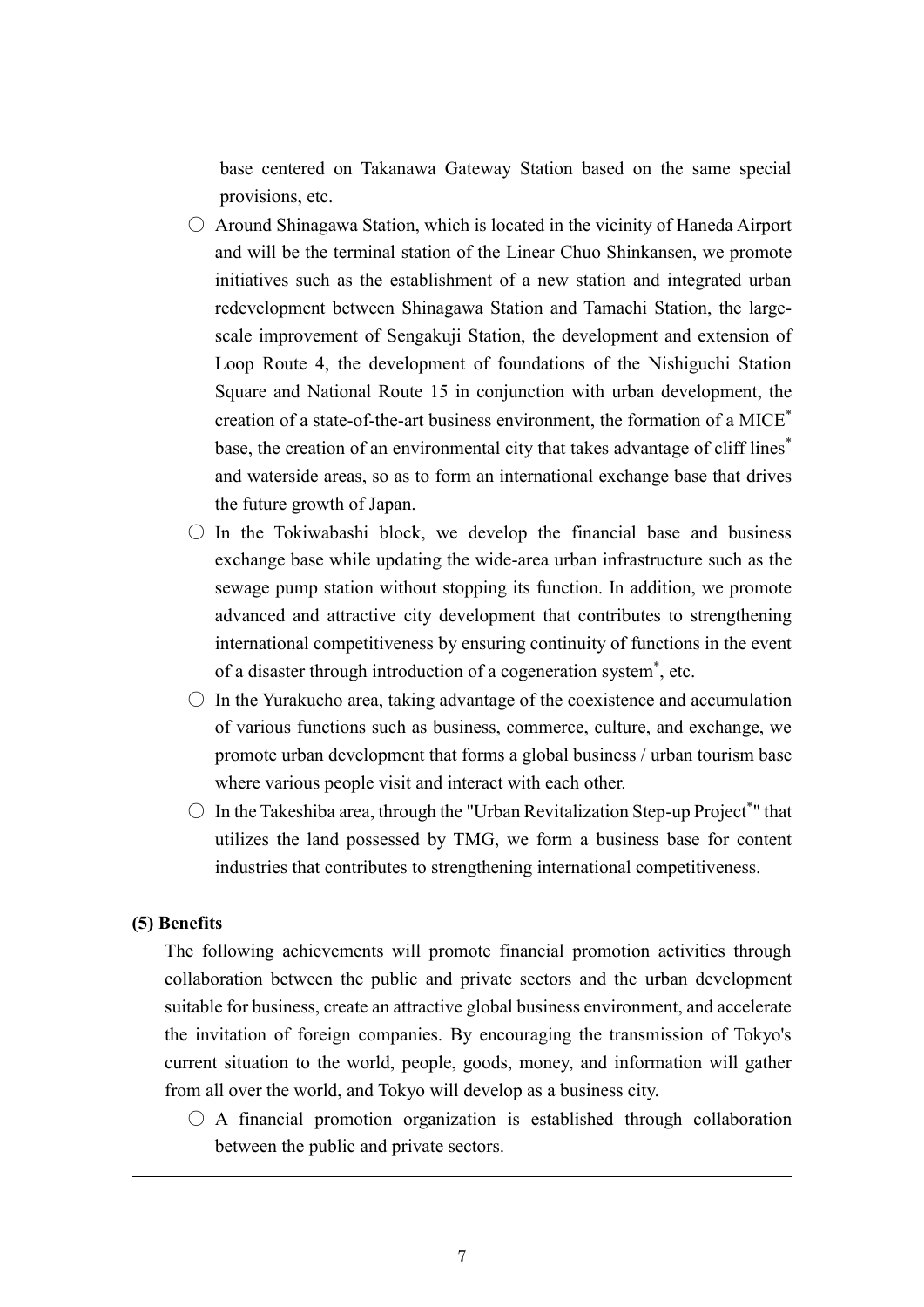- $\circ$  The Tokyo Financial Award will be established to recognize companies.
- $\bigcirc$  The certification of the Tokyo EMP Fund will be promoted.
- ESG investment will be spread and promoted.
- $\circ$  The number of foreign companies in the financial and IoT fields that TMG invites will increase.
- $\circlearrowright$  The number of foreign companies including the amount invited by TMG will increase.
- $\circ$  The number of matching cases of foreign companies and companies in Tokyo implemented by TMG will increase.
- $\bigcirc$  A new station will be established between Shinagawa Station and Tamachi Station.
- $\circ$  The urban development utilizing the land possessed by TMG in the Takeshiba area will be completed.

#### **4. Facts and figures**

| Establishment of a       | Registered on April 1, 2019                             |
|--------------------------|---------------------------------------------------------|
| financial promotion      | • Overseas promotion at 5 locations, 7 times in total   |
| organization through     | (FY2019)                                                |
| collaboration            | · Promotion event was held in Tokyo for domestic and    |
| between the public       | foreign companies (FY2020)                              |
| and private sectors      |                                                         |
| Establishment<br>and     | 20 businesses (as of March 2021)                        |
| presentation of the      |                                                         |
| Tokyo Financial          |                                                         |
| Award                    |                                                         |
|                          | Certification of the $\vert$ 9 cases (as of March 2021) |
| Tokyo EMP Fund           |                                                         |
| Dissemination<br>and     | Investment in power generation facilities<br>using      |
| promotion of the         | renewable energy: 1 case.                               |
| <b>ESG</b> investment    |                                                         |
| Number of foreign        | 50 companies in total (as of March 2021)                |
| financial companies      |                                                         |
| attracted by TMG         |                                                         |
| Number of foreign        | 30 companies in total                                   |
| companies in the IoT     |                                                         |
| field, etc. attracted by |                                                         |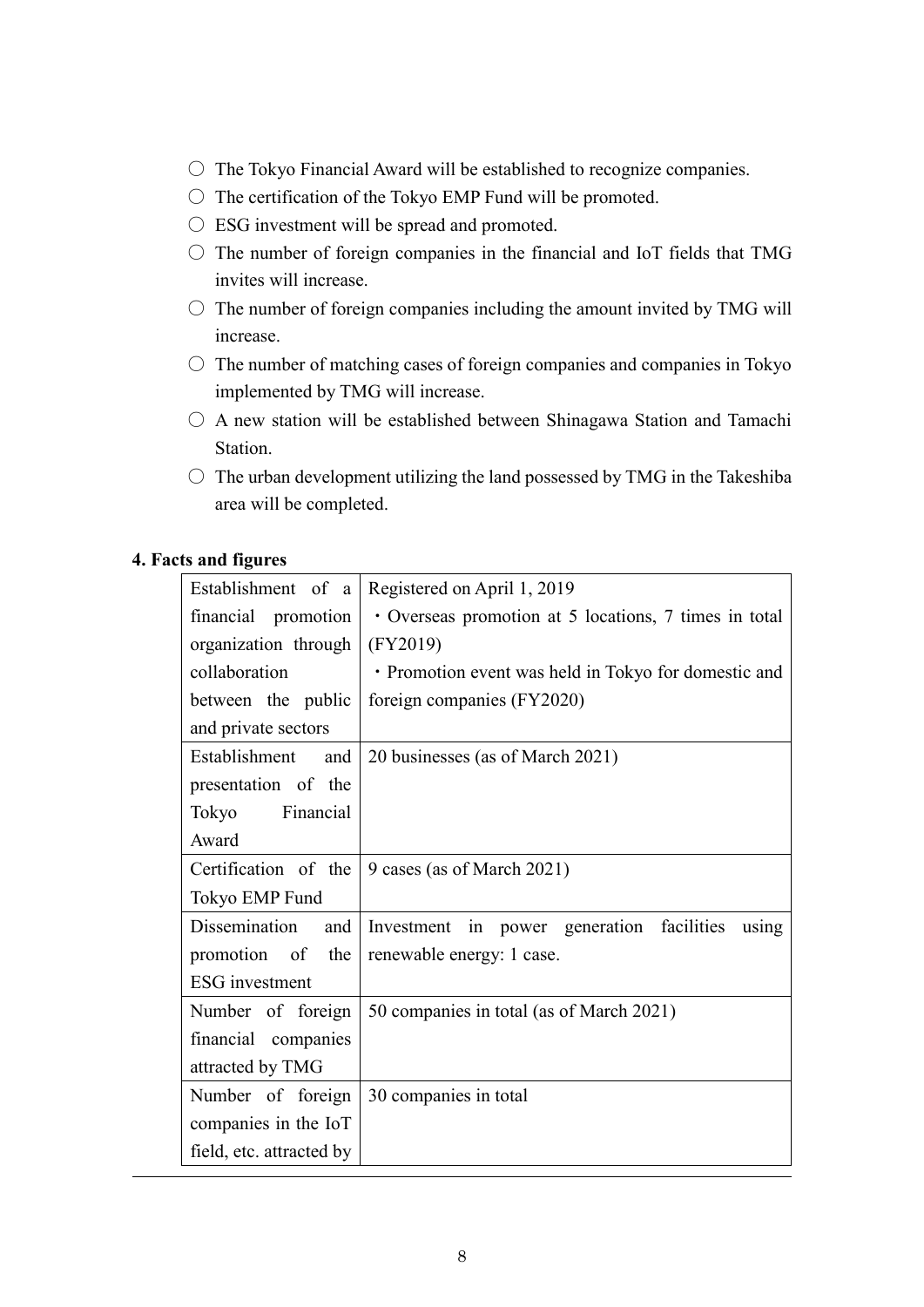| <b>TMG</b>            |                                                        |
|-----------------------|--------------------------------------------------------|
| Number of matchings   | 1,476 companies in total (as of March 25 2021)         |
| foreign<br>between    |                                                        |
| companies<br>and      |                                                        |
| companies in Tokyo    |                                                        |
| by TMG                |                                                        |
| Number of foreign     | 213 companies (as of March 2019)                       |
| companies attracted,  |                                                        |
| including<br>those    |                                                        |
| attracted by TMG      |                                                        |
| Installation of a new | Special urban renewal zone in the northern surrounding |
| station<br>between    | area: Certified as a national strategic special zone   |
| Shinagawa Station     | New station temporary opened (March 14, 2020)          |
| and Tamachi Station   |                                                        |
| Urban development     | Business buildings: completed (May 2020)               |
| utilizing the<br>land | Residential buildings: completed (June 2020)           |
| possessed by TMG,     |                                                        |
| etc. in the Takeshiba |                                                        |
| area                  |                                                        |

(Items in the table are achievements to March 2020 unless otherwise noted)

# **5. Explanation of Terms**

| National Strategic   | A system that comprehensively and intensively promotes          |
|----------------------|-----------------------------------------------------------------|
| Special Zone         | regulatory reform to strengthen the international               |
|                      | competitiveness of industries and promote the formation of      |
|                      | bases for international economic activities. The entire Tokyo   |
|                      | metropolitan area is designated as the Greater Tokyo Area       |
|                      | together with the entire Kanagawa prefecture, Chiba-shi, and    |
|                      | Narita-shi of Chiba prefecture                                  |
| Fourth<br>industrial | A revolution which follows the first industrial revolution,     |
| revolution           | which was economic development and change in social             |
|                      | structure centered on light industries utilizing steam and coal |
|                      | as the power source in the latter half of the 18th century, the |
|                      | industrial revolution, which was<br>second<br>economic          |
|                      | development and change in social structure centered on heavy    |
|                      | industries utilizing electricity and oil as the power source in |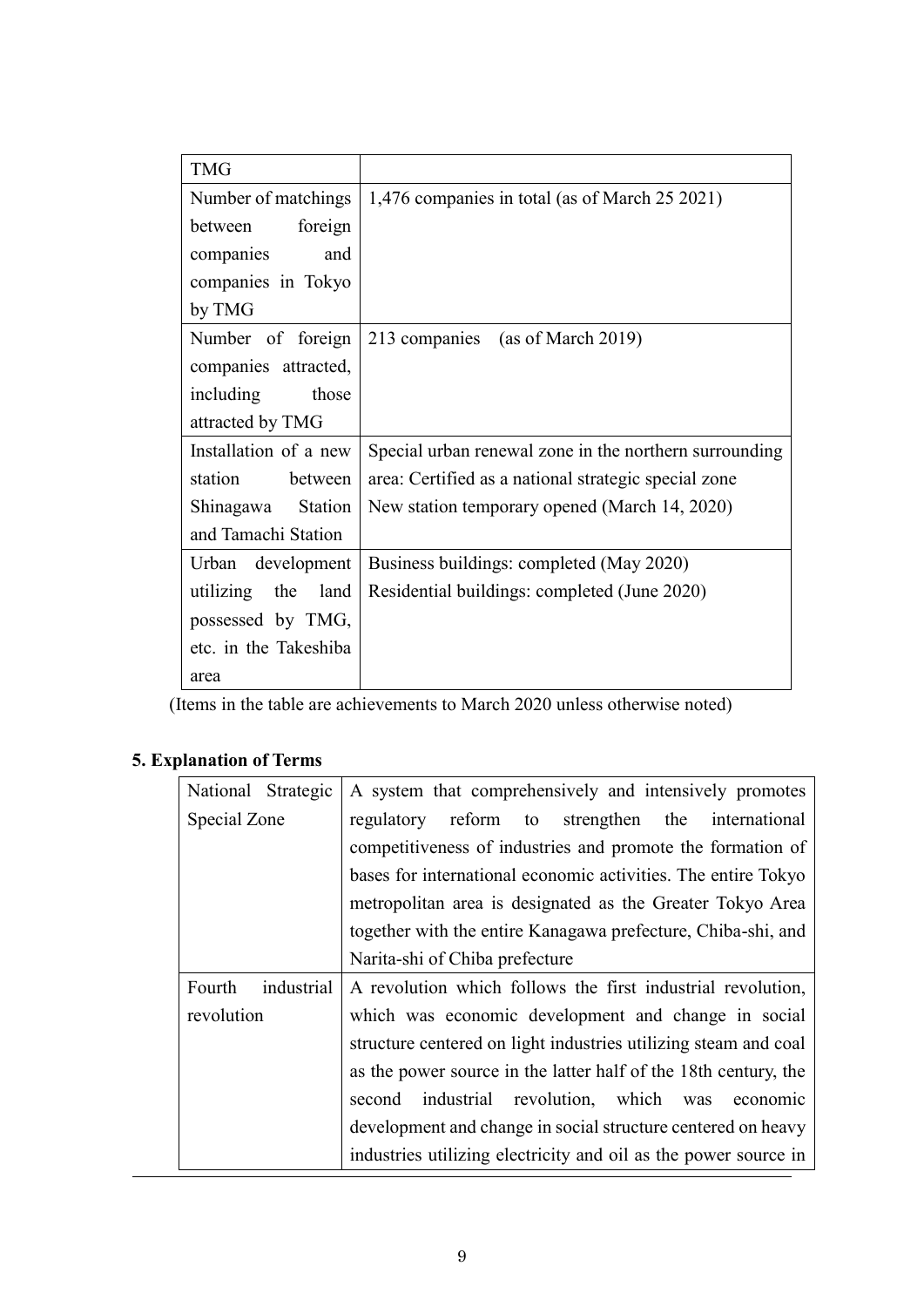|                       | the latter half of the 19th century, and the third industrial   |
|-----------------------|-----------------------------------------------------------------|
|                       | revolution, which was a microelectronics revolution utilizing   |
|                       | electronic technology such as computers and robot               |
|                       | technology in the latter half of the 20th century. It is argued |
|                       | that the development of digital technology and IoT will reduce  |
|                       | marginal costs and transaction costs, inducing new economic     |
|                       | development and change in social structure                      |
| <b>IoT</b>            | An abbreviation for Internet of Things. By providing            |
|                       | communication functions to not only information and             |
|                       | communication devices such as computers, but also various       |
|                       | objects (things) that exist in the world, connection to the     |
|                       | Internet or communication with each other can be realized, so   |
|                       | as to enable automatic recognition, automatic control, remote   |
|                       | measurement, etc.                                               |
| FinTech               | A coined term derived from Finance x Technology, which          |
|                       | refers to the movement of innovative financial services         |
|                       | utilizing advanced technology aiming to create new industries   |
|                       | and change the flow of funds                                    |
| <b>ESG</b> investment | The letters E, S, and G mean "Environment", "Social", and       |
|                       | "Governance", respectively. The United Nations proposes that    |
|                       | it is desirable to invest in companies with an emphasis on the  |
|                       | ESG perspective that contributes to the development of a        |
|                       | sustainable international community, in addition to the         |
|                       | viewpoint of long-term profit improvement                       |
| EMP                   | An abbreviation for Emerging Managers Program. This is          |
|                       | intended to find candidates who want to become asset            |
|                       | managers, provide funds, and support the development of         |
|                       | young managers                                                  |
| Ecosystem             | A business environment likened to the ecosystem of the          |
|                       | natural environment that creates a virtuous cycle of nurturing  |
|                       | advanced industries and economic growth by coexisting and       |
|                       | co-prospering through the accumulation or collaboration of      |
|                       | various players from industry, academia, and government,        |
|                       | such as venture companies, major companies, investors, and      |
|                       | research institutions                                           |
| <b>MICE</b>           | A collective name for meetings of companies, etc., incentive    |